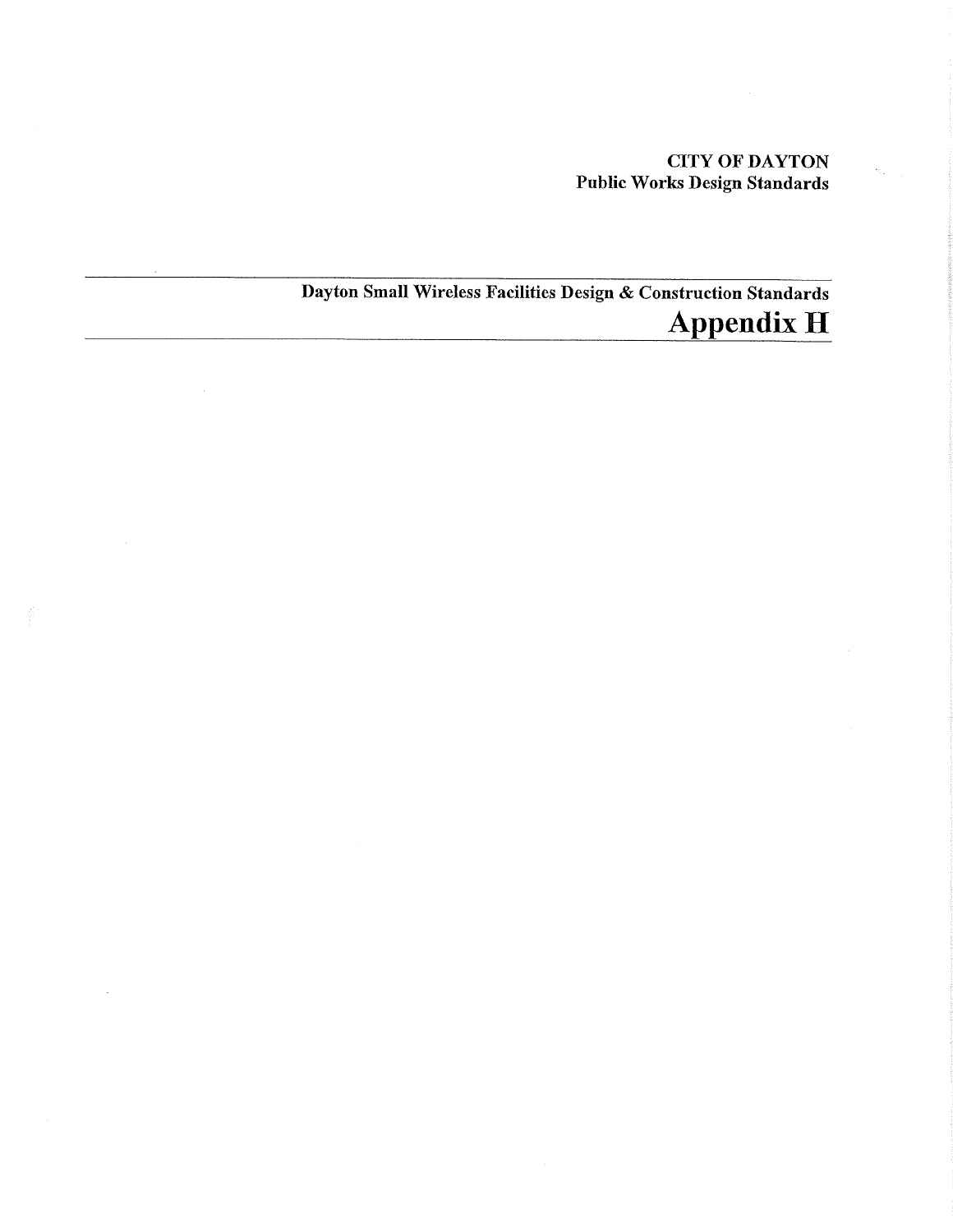$\label{eq:2.1} \mathcal{L}(\mathcal{L}^{\mathcal{L}}_{\mathcal{L}}(\mathcal{L}^{\mathcal{L}}_{\mathcal{L}})) \leq \mathcal{L}(\mathcal{L}^{\mathcal{L}}_{\mathcal{L}}(\mathcal{L}^{\mathcal{L}}_{\mathcal{L}})) \leq \mathcal{L}(\mathcal{L}^{\mathcal{L}}_{\mathcal{L}}(\mathcal{L}^{\mathcal{L}}_{\mathcal{L}}))$  $\label{eq:2.1} \frac{1}{\sqrt{2}}\int_{\mathbb{R}^3}\frac{1}{\sqrt{2}}\left(\frac{1}{\sqrt{2}}\right)^2\frac{1}{\sqrt{2}}\left(\frac{1}{\sqrt{2}}\right)^2\frac{1}{\sqrt{2}}\left(\frac{1}{\sqrt{2}}\right)^2\frac{1}{\sqrt{2}}\left(\frac{1}{\sqrt{2}}\right)^2.$  $\mathcal{L}(\mathcal{L}^{\mathcal{L}})$  and  $\mathcal{L}(\mathcal{L}^{\mathcal{L}})$  . The contribution of  $\mathcal{L}^{\mathcal{L}}$ 

 $\label{eq:2.1} \frac{1}{\sqrt{2}}\int_{\mathbb{R}^3}\frac{1}{\sqrt{2}}\left(\frac{1}{\sqrt{2}}\right)^2\frac{1}{\sqrt{2}}\left(\frac{1}{\sqrt{2}}\right)^2\frac{1}{\sqrt{2}}\left(\frac{1}{\sqrt{2}}\right)^2\frac{1}{\sqrt{2}}\left(\frac{1}{\sqrt{2}}\right)^2\frac{1}{\sqrt{2}}\left(\frac{1}{\sqrt{2}}\right)^2\frac{1}{\sqrt{2}}\frac{1}{\sqrt{2}}\frac{1}{\sqrt{2}}\frac{1}{\sqrt{2}}\frac{1}{\sqrt{2}}\frac{1}{\sqrt{2}}$ 

 $\label{eq:2.1} \frac{1}{\sqrt{2}}\int_{\mathbb{R}^3}\frac{1}{\sqrt{2}}\left(\frac{1}{\sqrt{2}}\right)^2\frac{1}{\sqrt{2}}\left(\frac{1}{\sqrt{2}}\right)^2\frac{1}{\sqrt{2}}\left(\frac{1}{\sqrt{2}}\right)^2\frac{1}{\sqrt{2}}\left(\frac{1}{\sqrt{2}}\right)^2.$  $\label{eq:2.1} \frac{1}{\sqrt{2}}\left(\frac{1}{\sqrt{2}}\right)^{2} \left(\frac{1}{\sqrt{2}}\right)^{2} \left(\frac{1}{\sqrt{2}}\right)^{2} \left(\frac{1}{\sqrt{2}}\right)^{2} \left(\frac{1}{\sqrt{2}}\right)^{2} \left(\frac{1}{\sqrt{2}}\right)^{2} \left(\frac{1}{\sqrt{2}}\right)^{2} \left(\frac{1}{\sqrt{2}}\right)^{2} \left(\frac{1}{\sqrt{2}}\right)^{2} \left(\frac{1}{\sqrt{2}}\right)^{2} \left(\frac{1}{\sqrt{2}}\right)^{2} \left(\$ 

 $\label{eq:2.1} \frac{1}{\sqrt{2}}\left(\frac{1}{\sqrt{2}}\right)^{2} \left(\frac{1}{\sqrt{2}}\right)^{2} \left(\frac{1}{\sqrt{2}}\right)^{2} \left(\frac{1}{\sqrt{2}}\right)^{2} \left(\frac{1}{\sqrt{2}}\right)^{2} \left(\frac{1}{\sqrt{2}}\right)^{2} \left(\frac{1}{\sqrt{2}}\right)^{2} \left(\frac{1}{\sqrt{2}}\right)^{2} \left(\frac{1}{\sqrt{2}}\right)^{2} \left(\frac{1}{\sqrt{2}}\right)^{2} \left(\frac{1}{\sqrt{2}}\right)^{2} \left(\$ 

 $\label{eq:2.1} \mathcal{F}_{\text{max}}(x) = \frac{1}{\sqrt{2\pi}}\sum_{i=1}^{\infty} \frac{1}{\sqrt{2\pi}} \sum_{i=1}^{\infty} \frac{1}{\sqrt{2\pi}} \sum_{i=1}^{\infty} \frac{1}{\sqrt{2\pi}} \sum_{i=1}^{\infty} \frac{1}{\sqrt{2\pi}} \sum_{i=1}^{\infty} \frac{1}{\sqrt{2\pi}} \sum_{i=1}^{\infty} \frac{1}{\sqrt{2\pi}} \sum_{i=1}^{\infty} \frac{1}{\sqrt{2\pi}} \sum_{i=1}^{\infty} \frac{1$  $\mathcal{L}^{(1,2)}$  .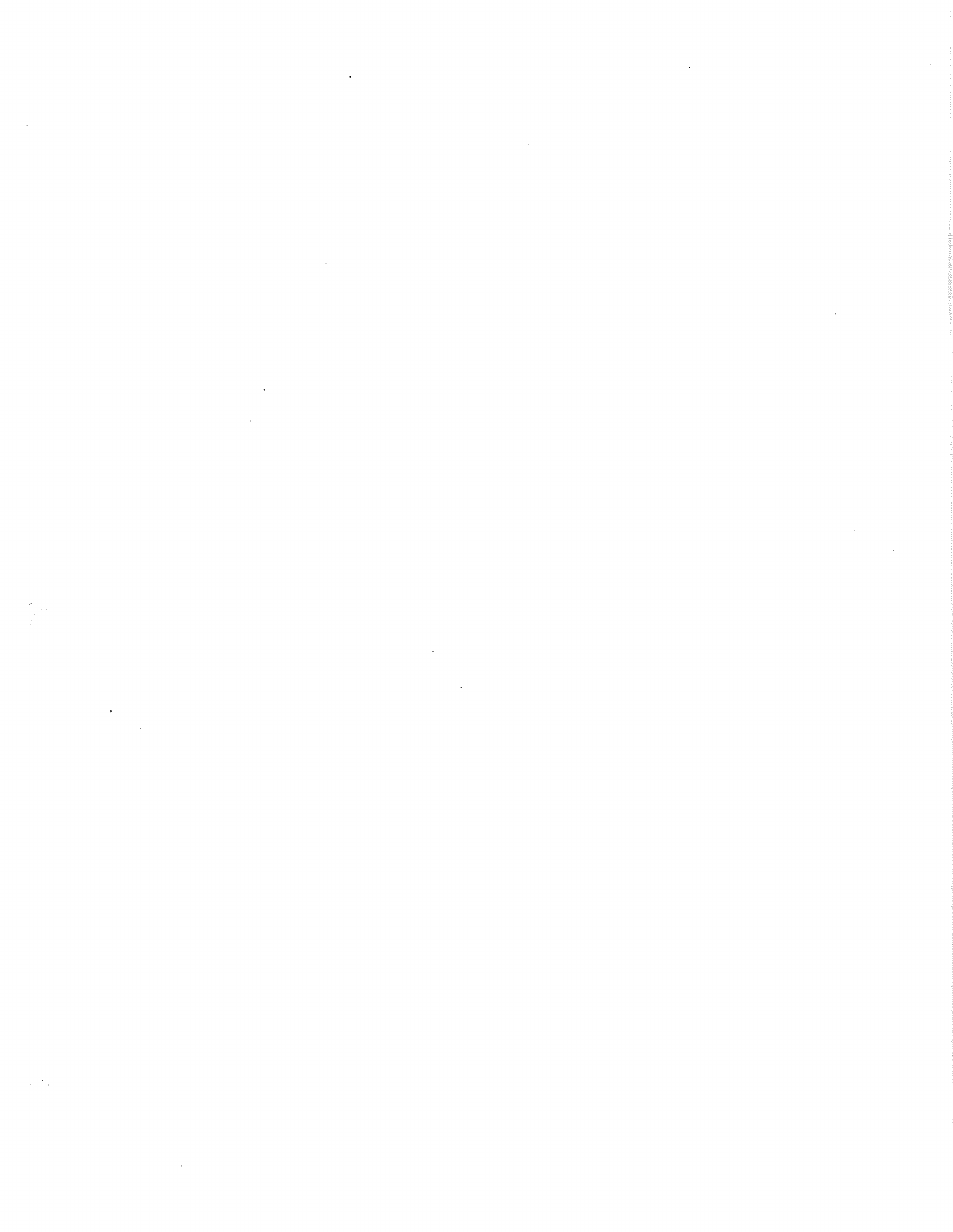## **RESOLUTION NO. 19/20·16 CITY OF DAYTON, OREGON**

## *A RESOLUTION OF THE DAYTON CITY COUNCIL ESTABLISHING FEES FOR THE PLACEMENT OF SMALL WIRELESS FACILITIES IN THE RIGHT OF WAY*

**WHEREAS,** the City of Dayton ("City") has Constitutional and Charter authority to manage its rights-of-way ("ROW"); and

**WHEREAS,** Dayton Municipal Code "DMC" Chapter 6 (Section 6.11) states that the City has jurisdiction and exercises regulatory management over all public rights of way in the City; and

**WHEREAS,** Resolution 19-20-15 imposes additional design and construction standards specific to placement of Small Wireless Facilities ("SWF") in the ROW; and

**WHEREAS,** the City Council finds that all utilities placing SWF in the ROW should compensate the City for the privilege of such ROW use, which is a limited public asset; and

**WHEREAS,** the City Council further finds that the City should be compensated for the costs, impacts, and burdens related to such use; and

**WHEREAS,** the City has the authority under State and Federal law to establish by resolution fees related to such use; and

**WHEREAS,** the City Council desires to adopt uniform SWF application and usage fees.

#### **NOW, THEREFORE, THE CITY OF DAYTON RESOLVES AS FOLLOWS:**

**Section 1.** The application fee for siting SWF in the City ROW on existing infrastructure, as it involves both access to City ROW and vertical infrastructure located in the City ROW, shall be \$500.00 for up to 5 sites and \$100.00 for each additional site, unless the City's actual cost of processing such applications exceeds the otherwise applicable fee, in which case the fee shall be adjusted to an amount equal to the City's actual cost for processing the application. The ROW application fee for siting SWF on new support structures to be installed in the City ROW shall be \$1,000.00 per new support structure proposed, unless the City's actual cost of processing such applications exceeds the otherwise applicable fee, in which case the fee shall be adjusted to an amount equal to the City's actual cost of processing the application. In those cases where the City's processing costs exceeds the otherwise applicable application fee, the fee paid shall cover all reasonable costs incurred by the City in securing outside expertise necessary to evaluate such applications.

**Section 2.** The annual usage fee for siting and maintaining SWF shall be \$270.00 per SWF attachment sited in the ROW, unless the City's actual cost for administering and making the City ROW available for the subject attachment(s) exceeds the otherwise applicable fee, in which case the annual fee shall be adjusted to an amount equal to the City's actual cost for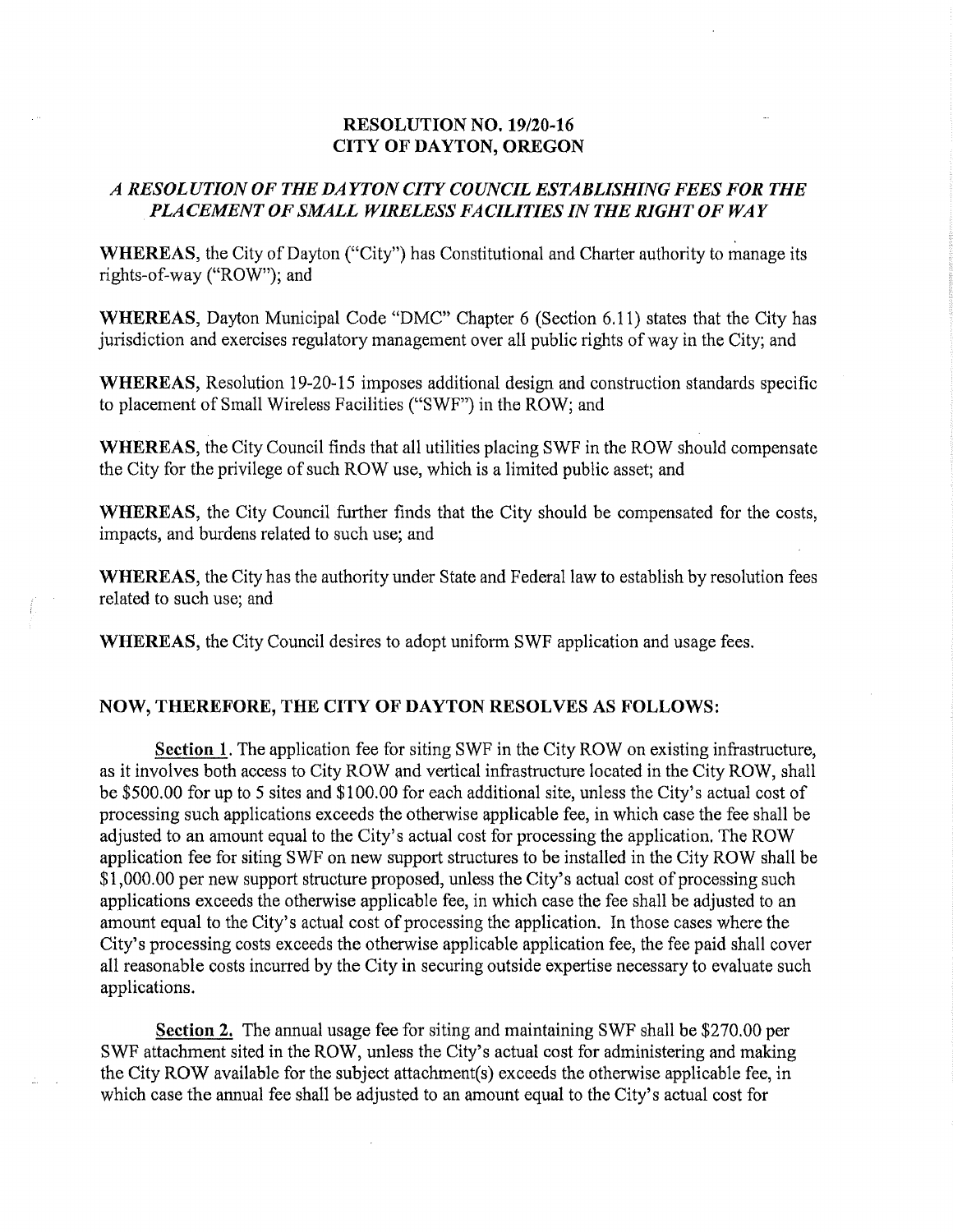administering and making the City ROW available for the subject attachment(s). In those cases where the City's annual per-attachment cost exceeds the otherwise applicable usage fee, the actual usage fee paid shall cover all the reasonable costs incurred by the City in securing outside expertise necessary to administer and make the City ROW available for the subject  $attachment(s)$ .

**Section 3.** This Resolution is and shall be effective immediately upon its adoption by the City Council.

**INTRODUCED AND ADOPTED** this 2nd day of March, 2020.

**In Favor:** Collins, Holbrook, Mackin, Price, Wytoski

**Opposed:** None

**Absent:** Marquez, Sandoval-Perez

**Abstained:** None

## **CITY OF DAYTON, OREGON**

Fosili Elizabeth Wytoski, Mayor

**ATTES** Patty Ringn City Recorder

03/04/2020

03/02/2020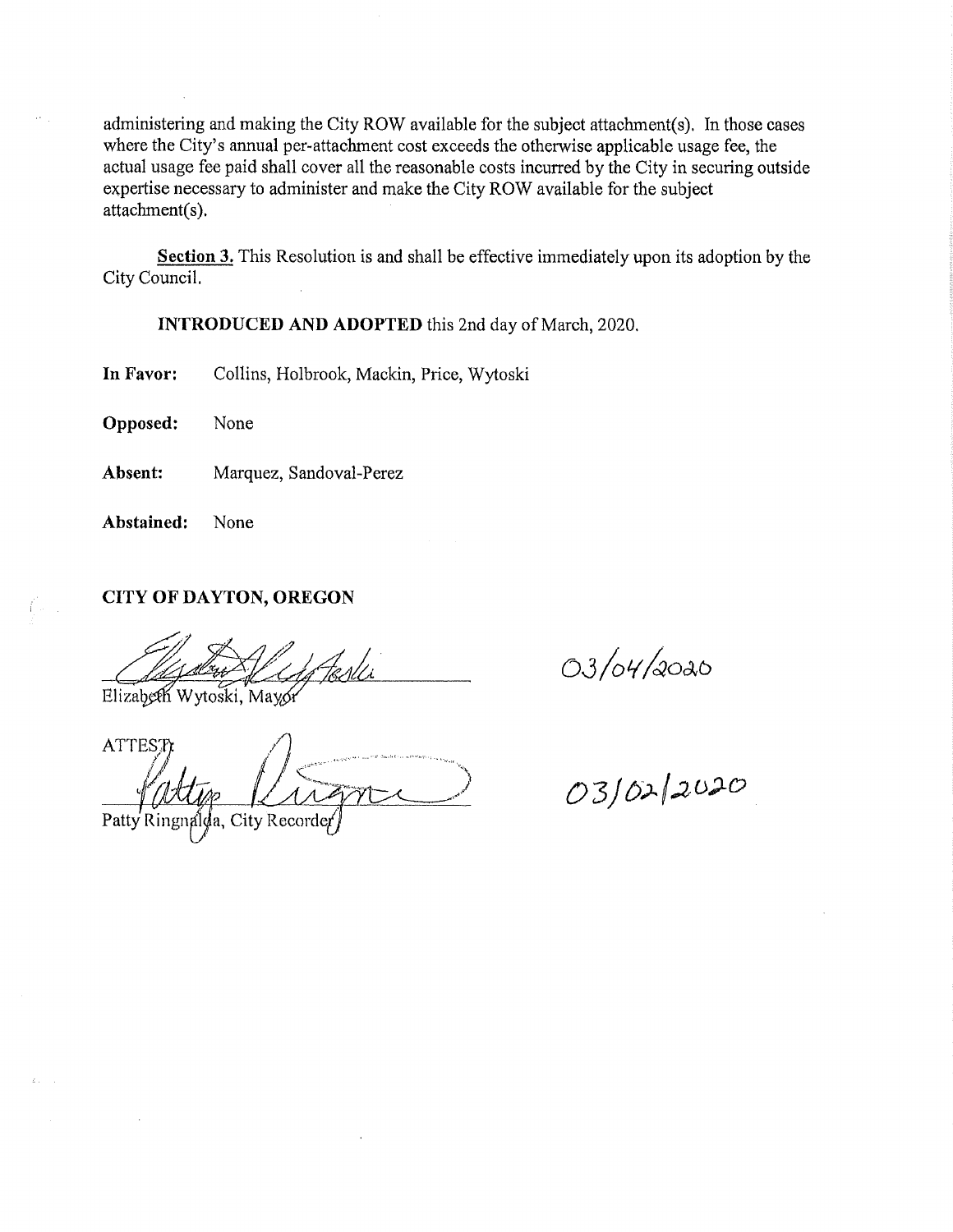## **RESOLUTION NO. 19-20-15 CITY OF DAYTON, OREGON**

## *A RESOLUTION OF THE DAYTON CITY COUNCIL ADOPTING DESIGN AND CONSTRUCTION STANDARDS FOR SMALL WIRELESS FACILITIES IN THE CITY RIGHTS OF WAY* ,

**WHEREAS**, the City of Dayton ("City") has Constitutional and Charter authority to manage its rights-of-way ("ROW"); and

**WHEREAS,** Dayton Municipal Code "DMC" Chapter 6 (Section 6.11) states that the City has jurisdiction and exercises regulatory management over all public rights of way in the City; and

**WHEREAS,** the City Council finds that the installation of Small Wireless Facilities ("SWF") in the City ROW, which is a limited asset, should be regulated by standards that specifically address SWF-specific issues; and

**WHEREAS,** the City Council desires to establish by resolution SWF design and construction standards applicable in addition to the requirements imposed by DMC Chapter 6; and

**WHEREAS,** the City Council desires to adopt SWF application and usage fees by separate resolution.

## **NOW, THEREFORE, THE CITY OF DAYTON RESOLVES AS FOLLOWS:**

**Section 1.** The City of Dayton Small Wireless Facilities Design and Construction Standards, attached hereto as "Exhibit A" is hereby adopted.

**Section 2.** This Resolution is and shall be effective immediately upon its adoption by the City Council.

**INTRODUCED AND ADOPTED** this 2<sup>nd</sup> day of March, 2020.

**In Favor:** Collins, Holbrook, Mackin, Price, Wytoski **Opposed:** None **Absent:** Marquez, Sandoval-Perez **Abstained:** None

## **CITY OF DAYTON, OREGON**

Elizabeth Wytoski, Mayor

ATTE:

City Redo

*\_3\_* lyfa *0* 2-() Date / '

0302/2020 Date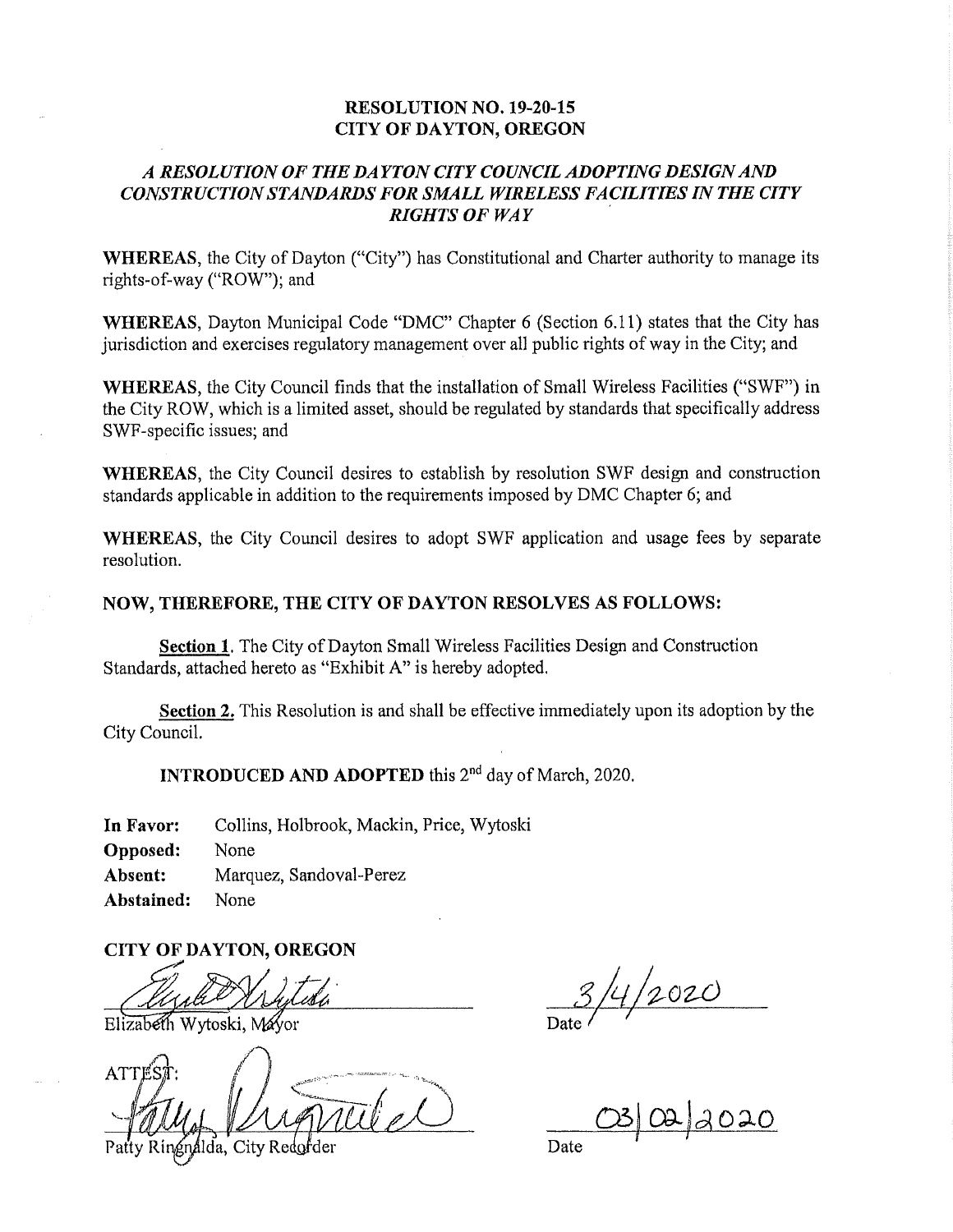$\label{eq:2.1} \frac{1}{\sqrt{2}}\int_{\mathbb{R}^3}\frac{1}{\sqrt{2}}\left(\frac{1}{\sqrt{2}}\right)^2\frac{1}{\sqrt{2}}\left(\frac{1}{\sqrt{2}}\right)^2\frac{1}{\sqrt{2}}\left(\frac{1}{\sqrt{2}}\right)^2\frac{1}{\sqrt{2}}\left(\frac{1}{\sqrt{2}}\right)^2.$  $\label{eq:2.1} \begin{array}{l} \mathbf{w} \\ \mathbf{w} \\ \mathbf{w} \\ \mathbf{w} \end{array}$  $\label{eq:2.1} \frac{1}{\sqrt{2}}\left(\frac{1}{\sqrt{2}}\right)^{2} \left(\frac{1}{\sqrt{2}}\right)^{2} \left(\frac{1}{\sqrt{2}}\right)^{2} \left(\frac{1}{\sqrt{2}}\right)^{2} \left(\frac{1}{\sqrt{2}}\right)^{2} \left(\frac{1}{\sqrt{2}}\right)^{2} \left(\frac{1}{\sqrt{2}}\right)^{2} \left(\frac{1}{\sqrt{2}}\right)^{2} \left(\frac{1}{\sqrt{2}}\right)^{2} \left(\frac{1}{\sqrt{2}}\right)^{2} \left(\frac{1}{\sqrt{2}}\right)^{2} \left(\$  $\label{eq:2.1} \frac{1}{\sqrt{2}}\sum_{i=1}^n\frac{1}{\sqrt{2}}\sum_{i=1}^n\frac{1}{\sqrt{2}}\sum_{i=1}^n\frac{1}{\sqrt{2}}\sum_{i=1}^n\frac{1}{\sqrt{2}}\sum_{i=1}^n\frac{1}{\sqrt{2}}\sum_{i=1}^n\frac{1}{\sqrt{2}}\sum_{i=1}^n\frac{1}{\sqrt{2}}\sum_{i=1}^n\frac{1}{\sqrt{2}}\sum_{i=1}^n\frac{1}{\sqrt{2}}\sum_{i=1}^n\frac{1}{\sqrt{2}}\sum_{i=1}^n\frac$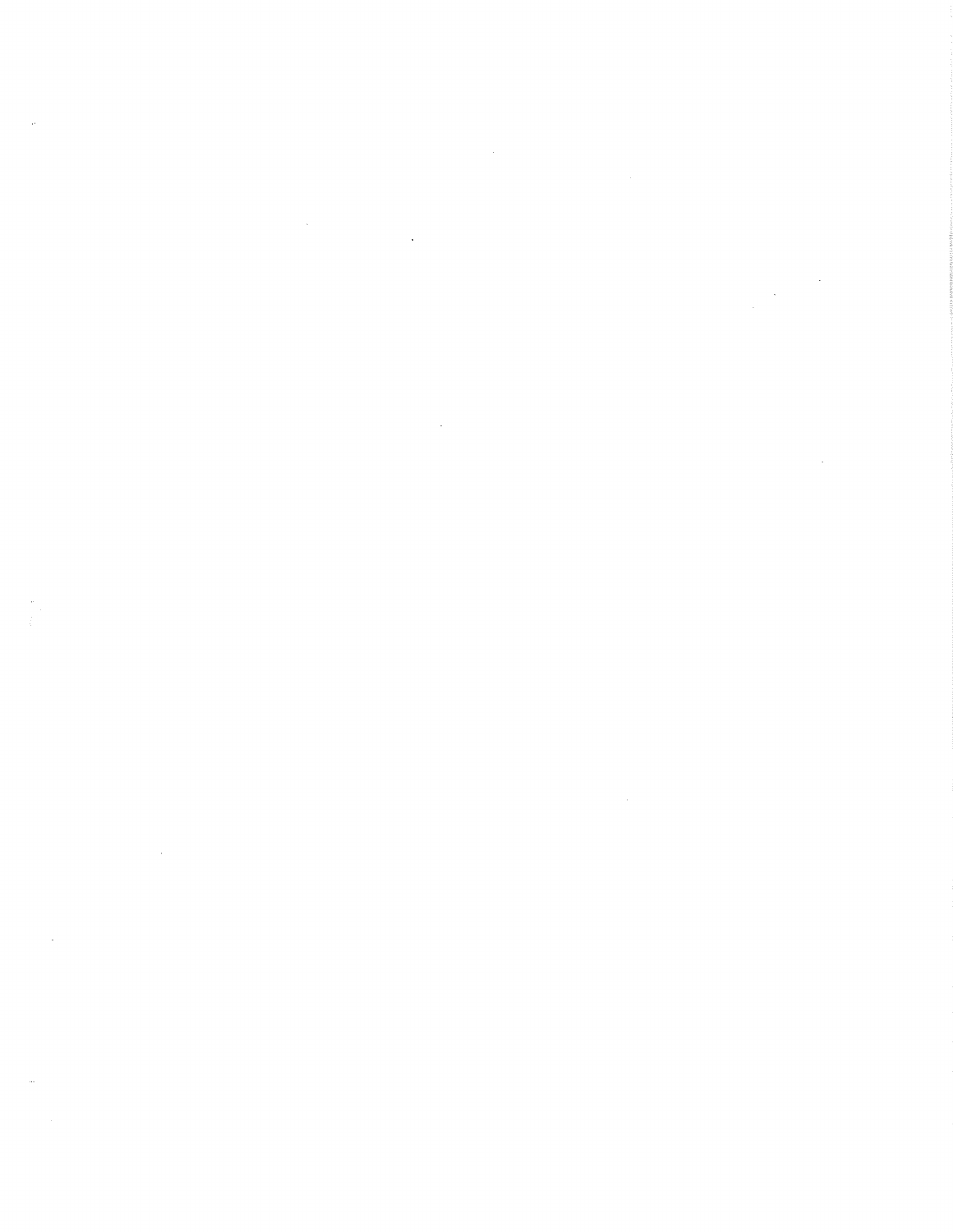#### EXHIBIT A

## Dayton Small Wireless Facilities Design and Construction Standards

#### 1. Permitting Process

A Network Provider shall comply with the following permitting process when seeking to install Wireless Facilities in the public right-of-way (ROW):

- a. Obtain a City of Dayton franchise or license;
- b. File a land use application, when applicable; and
- c. Obtain all necessary City Permits.

#### 2. General Provisions

- A. Network Provider, for the purposes of these standards, refers to the owner or operator of <sup>a</sup> small wireless facility.
- B. Wireless Facilities, for the purposes of these standards, includes any pole, antenna, conduit/cabling, cabinets, equipment, or other materials used for the provision of wireless services.
- C. A Network Provider shall construct and maintain Wireless Facilities in a manner that does not:
	- a. Obstruct, impede, or hinder the usual travel or public safety on the public ROW;
	- b. Obstruct the legal use of the public ROW by other providers;
	- c. Violate or conflict with any Laws, including but not limited to the City of Dayton ordinances or standards;
	- d. Obstruct, impede, or hinder any operations of the City's infrastructure or systems, Including but not limited to Smart City equipment, street light equipment, traffic signal equipment, or other public infrastructure.
	- e. Any items installed after the initial application will require an additional approval process via City Permit. Newly installed or updated equipment will be required to comply with any currently adopted standards at the time of Installation.
- D. Poles within the ROW will be categorized as follows:
	- a. Street Light Poles: Poles that were installed primarily to support a street light.
	- b. Network Provider Poles: Poles with or without a street light that are Network Provider installed for the purpose of wireless facilities.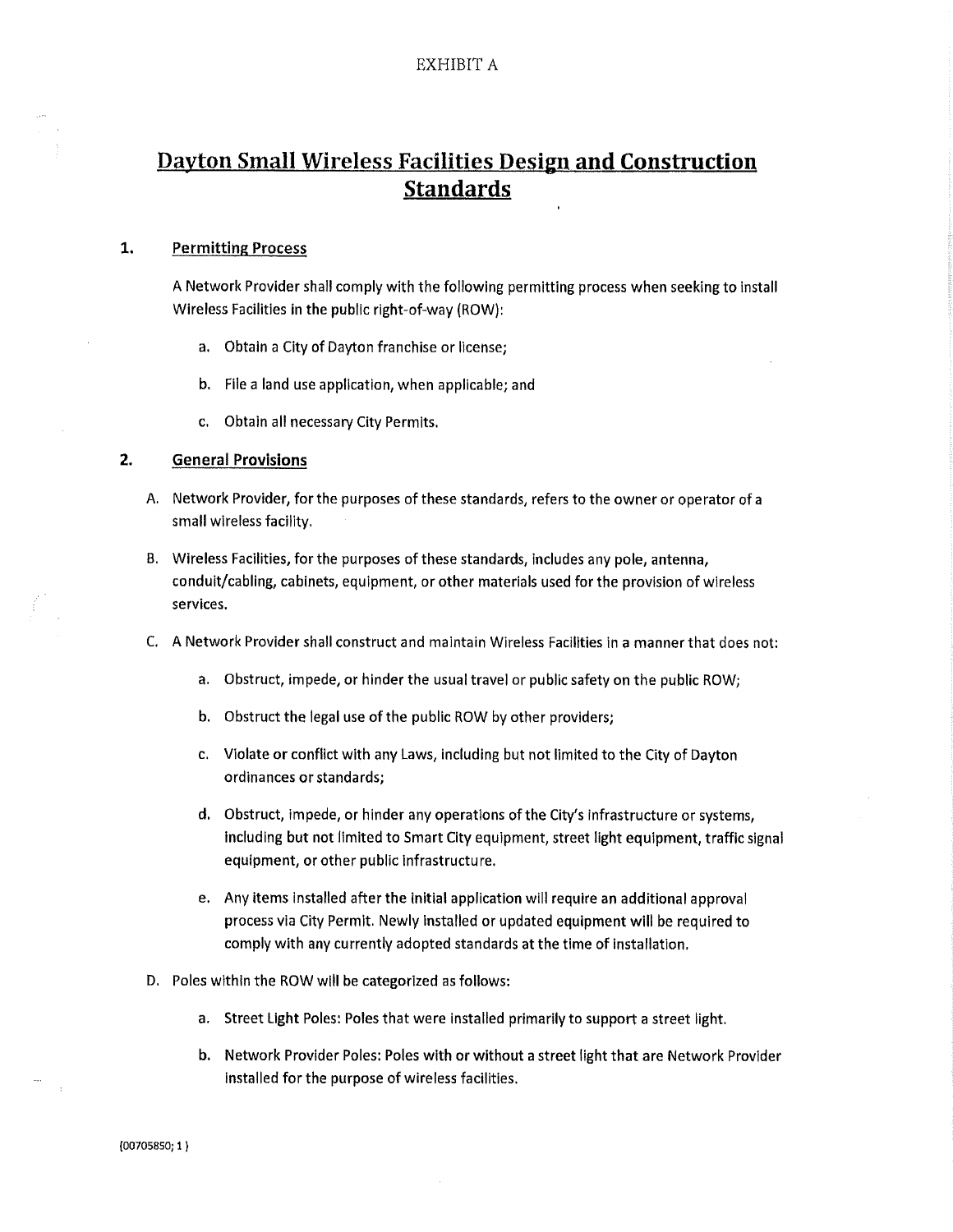- c. Utility Poles: To be classified as a utility pole, the pole may not have been installed primarily to support a street light on it or have been installed by a Network Provider for the primary purpose of providing wireless facilities. A Network Provider may upgrade an existing utility pole in the same location for height or foundation requirements to support their wireless facilities without being considered a Network Provider Pole.
- E. In locations where a new street light or Network Provider pole is installed, the City requires the pole be designed to internally conceal and hold all Wireless Facilities equipment. In instances where an existing pole is located in the desired location, and the existing pole ls shown to be structurally sound to support the proposed network equipment and sealed by a licensed Professional Structural Engineer in the State of Oregon, the Wireless Facilities may attach to the existing pole so long as every effort is made to conceal the equipment inside the pole. In the event the proposed equipment cannot reasonably fit within the existing pole itself, and with the approval of the City Engineer, the Wireless Facilities shall be installed consistent with Section 5 of these standards.
- F. Any newly installed street light poles shall be PGE Option A *(owned* & *maintained* by *PGE).*
- G. There shall be no surface mounted conduit or exposed wiring on any exterior surface of the supporting pole, except when wireless facilities are installed on a utility pole.
- H. There shall be no more than one (1) Network Provider on any one (1) Pole.
- I. Network Provider shall be solely responsible for obtaining authorization from the owner of the pole on which Wireless Facilities are proposed to be mounted *(note: public street light poles in Dayton are currently owned by either the City or* by *PGE, depending on area of town, with all LED street lights maintained* by *PGE}.*
- J. Wireless Facilities installed on a street light pole must connect to a PGE power source that is separate from the power supply to the street light pole.
- K. Aerial cable spans or aerial span power connections are not permitted, except for on utility poles where the existing power supply is aerial.
- L. Network Provider installations are limited within the public ROW to installation on:
	- a. Street light poles
	- b. Utility poles
	- c. Network Provider poles, which may require a separate land use approval process. See City of Dayton Development Code for additional information.
- M. Network Providers are required to send the City of Dayton pdf maps and a Geographical Information System (GIS) file of all current installations within the City's geographical boundary and ROW on an annual basis. Current installations are defined as those that are active/in use or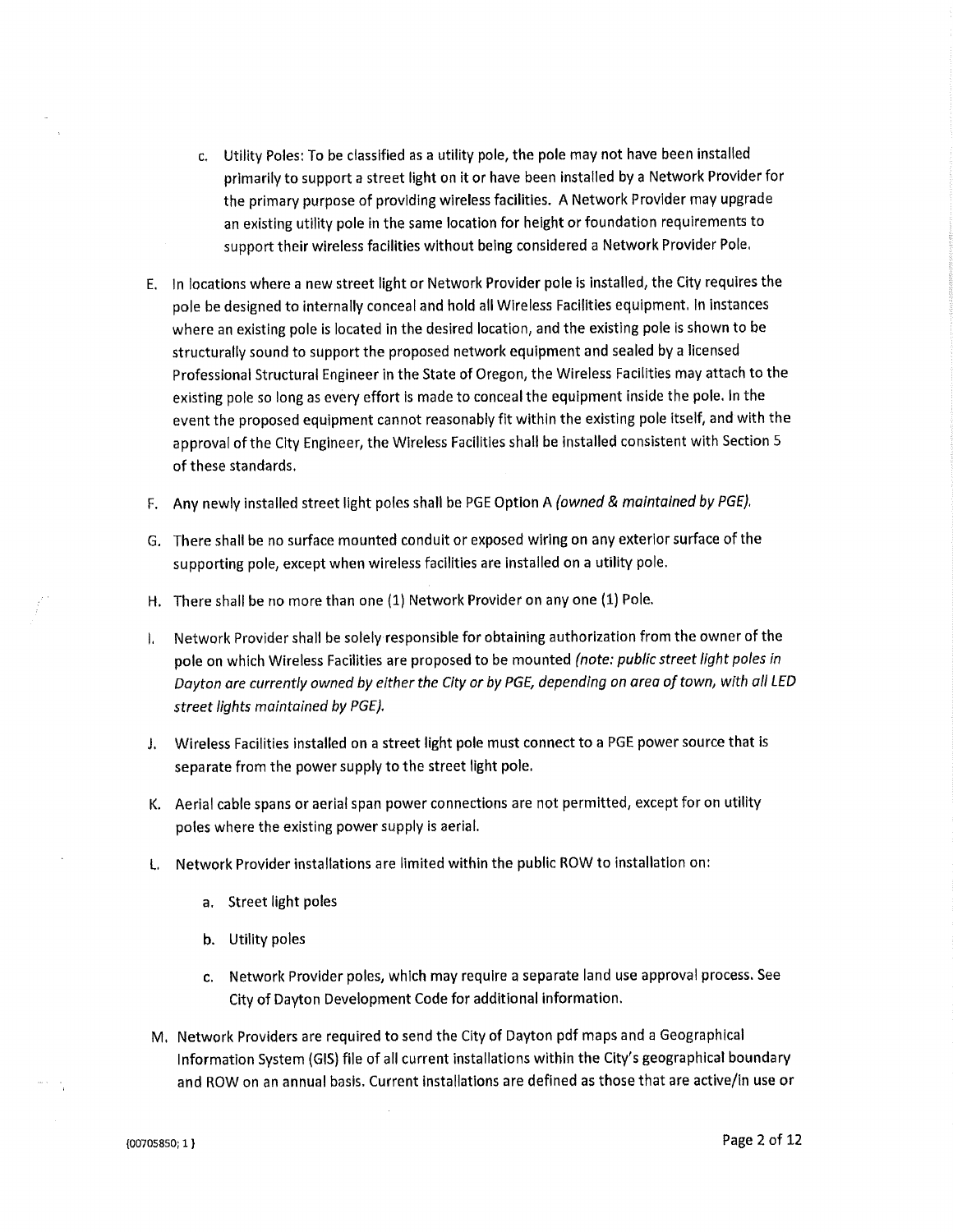contain installed equipment waiting to be activated. Data on the maps and in the GIS file must lnclude locational coordinates, facility type, support type, mounting height, installation date, PGE pole ID (where applicable) and other data the City deems necessary for inventory management.

- N. Complete Construction plans for the proposed infrastructure must be submitted through a permit application and bundled Into a single PDF file, formatted to 11"x 17" sheets, sealed by a Professional Engineer licensed in the State of Oregon, and including:
	- a. Engineered Radio Frequency report signed by an RF engineer that shows emissions from the proposed Facilities will be within FCC approved safety standards specified in the FCC's Rules and Regulations [47 CFR section 1.1307(b)]. The report for each proposed site shall include a site ID and location *{Including tax lot number and address of nearest adjacent property(s) to the pole location),* and utility company pole number.

New attachments and antennas placed on a pole with existing equipment will require a new Radio frequency report to be submitted with a new application for the proposed new equipment.

- b. Each pole represented by a set of plans within the overall file, designed so that if any single pole is removed from the application drawing package, the remaining plan set remains valid. Overall sheets including details & notes are encouraged.
- c. Structural analysis for each identified pole sealed by a Professional Engineer in the State of Oregon indicating the pole and foundation can handle the proposed equipment load, and where an existing pole is utilized, any existing loading. Street light pole analysis must also be approved by PGE. Utility pole analysis must also be approved by the utility pole owner.
- d. Electrical load analysis showing that the existing transformer, circuit and any associated wiring can handle the additional demand from the proposed equipment, or any proposed upgrades as needed, and approval of the design by PGE.
- e. Each plan set shall include the following:

1. A cover sheet containing a scaled City map including all pole locations included in the subject application, a list of each pole location including GPS coordinate, PGE pole ID (where applicable) or utility pole owner ID, and a legend of all sheets.

2. A page for each specific pole location referenced with pole title, name, location information, PGE pole ID (where applicable) or utility pole owner ID, and photograph of the proposed location of the pole,

3. "Required Notes for Each set of Pole Plans" only if unique to the location and as such cannot be part of Overall sheet notes.

. en l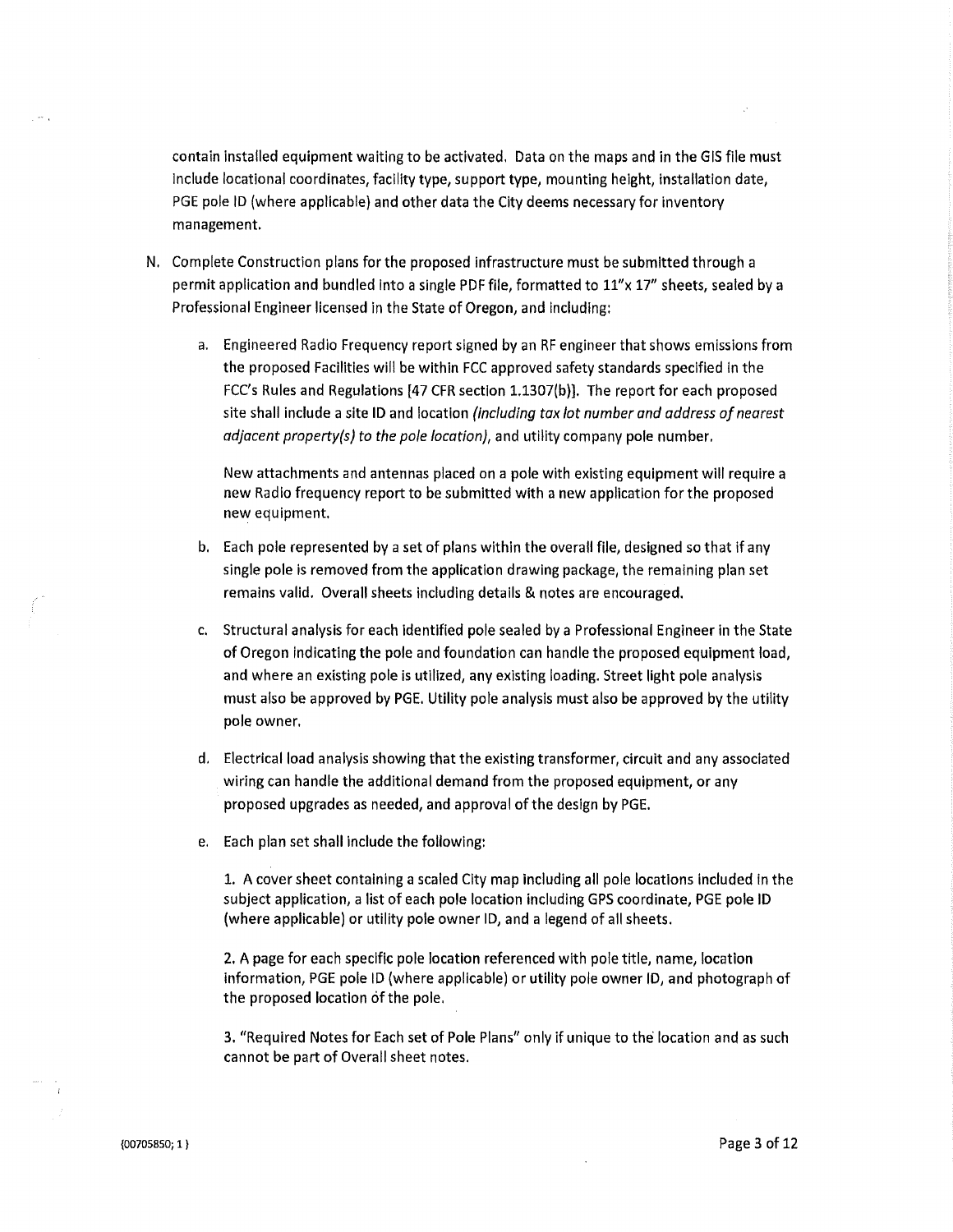4. Labeled and dimensioned site plan and elevation plan based on a detailed topographic survey *(topographic survey to conform with requirements under the City of Dayton Public Works Design Standards 1.10.a),* including the following as applicable:

- i. Key symbols, ROW lines, property lines, etc., as well as addresses & tax lot numbers of all adjacent properties shown.
- ii. Street information Including names, curb-lines, sidewalk, street amenities, vegetation, existing and proposed utilities
- iii. Identification of immediately adjacent property uses and public easements
- iv. Structural Plans for pole and associated foundations that reference structural calculations and include depth, diameter, grounding, reinforcing, and foundation information as necessary
- v, Labeled construction materials, color, finish, etc.
- vi. Pole dimensions and total max height from adjacent grade
- vii. Size and dimension of any projection(s) from pole
- viii. Detail of proposed communication and power conduit, and electrical connection location
- ix. Typical conduit / duct bank installation section detail
- x. All existing utilities adjacent to the pole location, including but not limited to:
	- 1) Storm & Sanitary Sewer pipes and appurtenances
	- 2) Any utilities 24" and greater shall be depicted as double-lines
	- 3) Gas line (indicate size, High Pressure, services, etc.).
	- 4) Overhead and underground electric lines (indicate power pole number, anchor pole, overhead line, and duct bank with actual dimensions)
	- 5) Other overhead and underground franchise utilities
	- 6) Water infrastructure including valves, fire hydrants, etc.
	- 7) Adjacent private service line locations where known

5. Certification for each proposed site showing the Wireless Facility operates within radio frequency exposure guidelines as established by the FCC.

0. Once installation Is complete, the applicant is required to provide the City with a complete set of as-built drawings meeting the same Information and requirements as the application set outlined in item M of this section but updated for any approved changes that occurred in the field.

#### **3. Location**

- A. All Wireless Facilities shall be located to avoid any physical or visual obstruction to pedestrian or vehicle traffic, or in any manner create safety hazards to pedestrians, bicyclists or motorists.
- B. All Wireless Facilities shall be positioned to not encroach or effectively narrow the clear path of any pedestrian, bicycle, or roadway facility and to comply with all applicable state and federal laws including, without limitation, the Americans with Disabilities Act, 42 U.S.C 12101 *et seq*  ("ADA").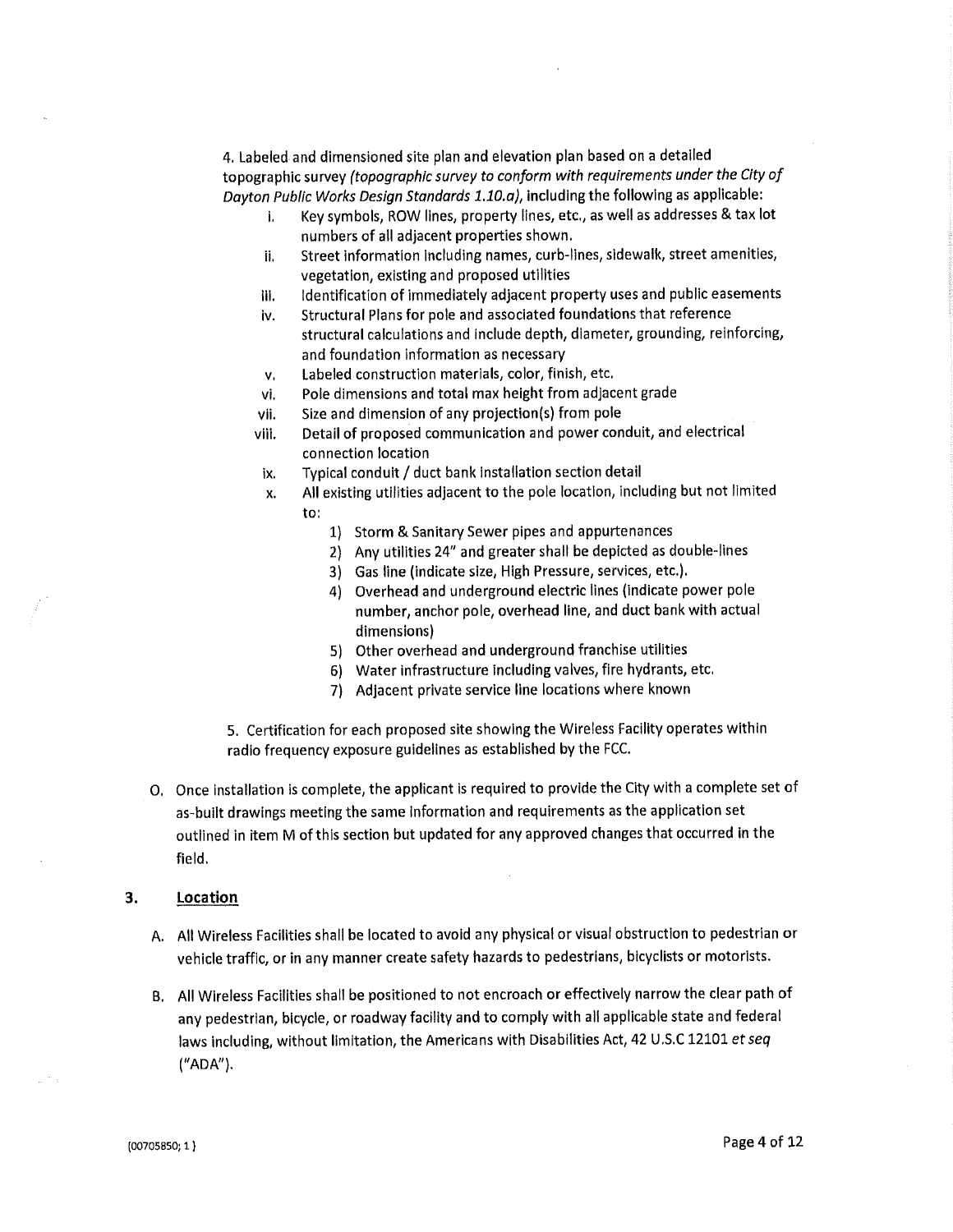- C. Where a new pole is installed, or an existing pole replaced, that is located where disruption may occur to an identified pedestrian travel way (i.e. sidewalk, ramp, etc.), the Network Provider is required to replace/upgrade any disturbed or impacted area to be compliant with the ADA and City of Dayton Public Works Design Standards.
- D. Wireless facilities proposed to be sited in the ROW shall be sited according to the following priorities, in descending order of preference. If the priority is not followed, the owner must provide evidence why a higher priority location is not practical for use. For purposes of this subsection, streets shall have the classification set forth in the Dayton Transportation System Plan.
	- a. First priority: principal arterials;
	- b. Second priority: arterials;
	- c. Third priority: collectors;
	- d. Fourth priority: neighborhood access routes;
	- e. Fifth priority: local residential streets.

#### **4.** Separation

- A. The separation between Wireless Facilities and City of Dayton or its agency partners' owned/operated Smart City technology *(including but not limited to City telemetry* & *SCADA systems)* shall be a minimum of three hundred (300) feet. The City Engineer may provide an exception to this standard if the Network Provider is able to demonstrate that their Wireless Facilities do not create any disruption or degradation in the service of the Smart City technology. If disruption is identified at any future date, the City reserves the right to require the Network Provider to mitigate the issue and restore the Smart City technology back to full operational capacity at the Network Provider's sole expense.
- B. In residential areas, the Wireless Facilities shall be located where the shared property line between two residential parcels intersects the public ROW, where technically feasible.
- C. A Wireless Facility cannot located in front of a building entrance or exit.

#### **5. Wireless Facilities**

#### 5.1 Cabinets and Equipment

A. Where Wireless Facilities are installed in the location of an existing street light pole, and the additional structural load cannot be accommodated by the existing street light pole and foundation, a new street light pole and foundation shall be installed and all equipment shall be concealed and located inside the pole, except for the antenna.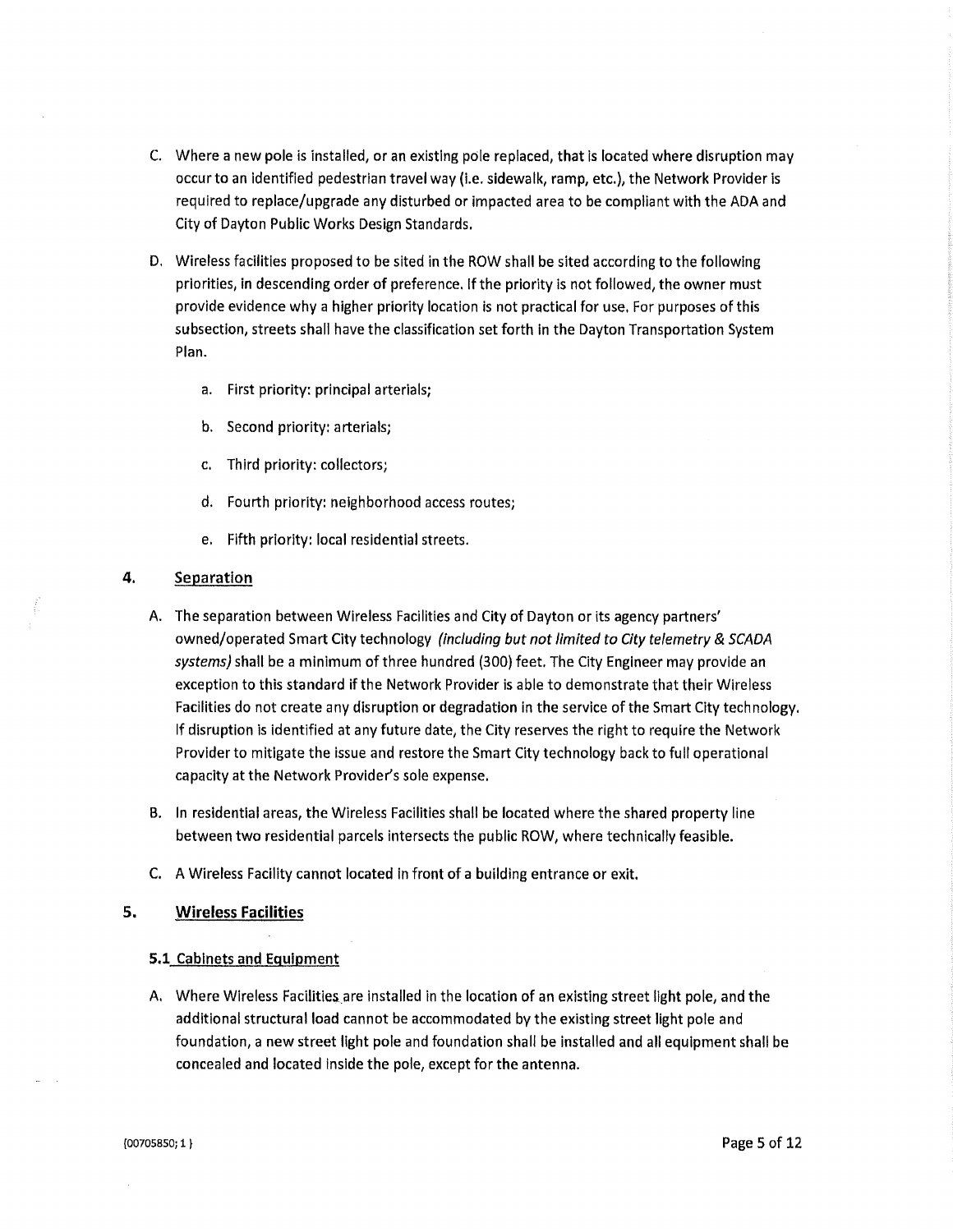- B. Where Wireless Facilities are installed and the additional structural load can be accommodated by the existing street light pole and foundation, every effort must be made to conceal the equipment Inside the pole, In instances where the proposed equipment cannot reasonably be accommodated within the existing pole, the Wireless Facilities shall be concealed or enclosed in an equipment box, cabinet or other unit that may include ventilation openings as follows:
	- a. The Network Provider shall not install ground mounted cabinets or other equipment.
	- b. The base of all cabinets and equipment attached to poles shall be installed at least eight (8) feet above the ground, and if any Wireless Facilities are projecting toward the street or bicycle facilities, for the safety and protection of the public and vehicular traffic, the base of the attachment shall be installed no less than seventeen (17) feet above the bicycle facility or street.
	- c. No protrusion from the outer circumference of the pole shall be more than eighteen (18) inches.
	- d. The color of all cabinets and equipment shall match its location.
	- e. The total volume of all installed equipment external to the pole (Including, but not limited to cabinets, vaults, boxes, antennas) shall not exceed twenty-eight (28) cubic feet. This maximum applies to all equipment installed at the time of original application and includes any equipment to be installed at a future date. If a Network Provider wishes to install equipment that exceeds this maximum, the installation will be redefined as a Macro site installation and all the associated standards and rates for Macro installations will be applied (LUDC 7.2.412).
	- f. Equipment shall be orientated away from nearby residential windows, doorways and entrances, to the extent practical.
	- g. Where permitted, equipment located on poles must be attached with stainless steel banding sized to support the required equipment load, unless the Network Provider provides documentation that the pole owner approves of an alternative means and the alternative means is shown to be structurally sound by the licensed Professional Engineer.
	- h. Equipment shall not be placed adjacent to the walkway in a manner that diminishes the usability of the Pedestrian Walkway.
- C. Where Wireless Facilities are installed on new Network Provider poles (i.e. not replacing an existing street light pole or utility pole in its current location), the Network Provider pole and foundation shall be installed and all equipment shall be concealed and located inside the pole, except for the antenna.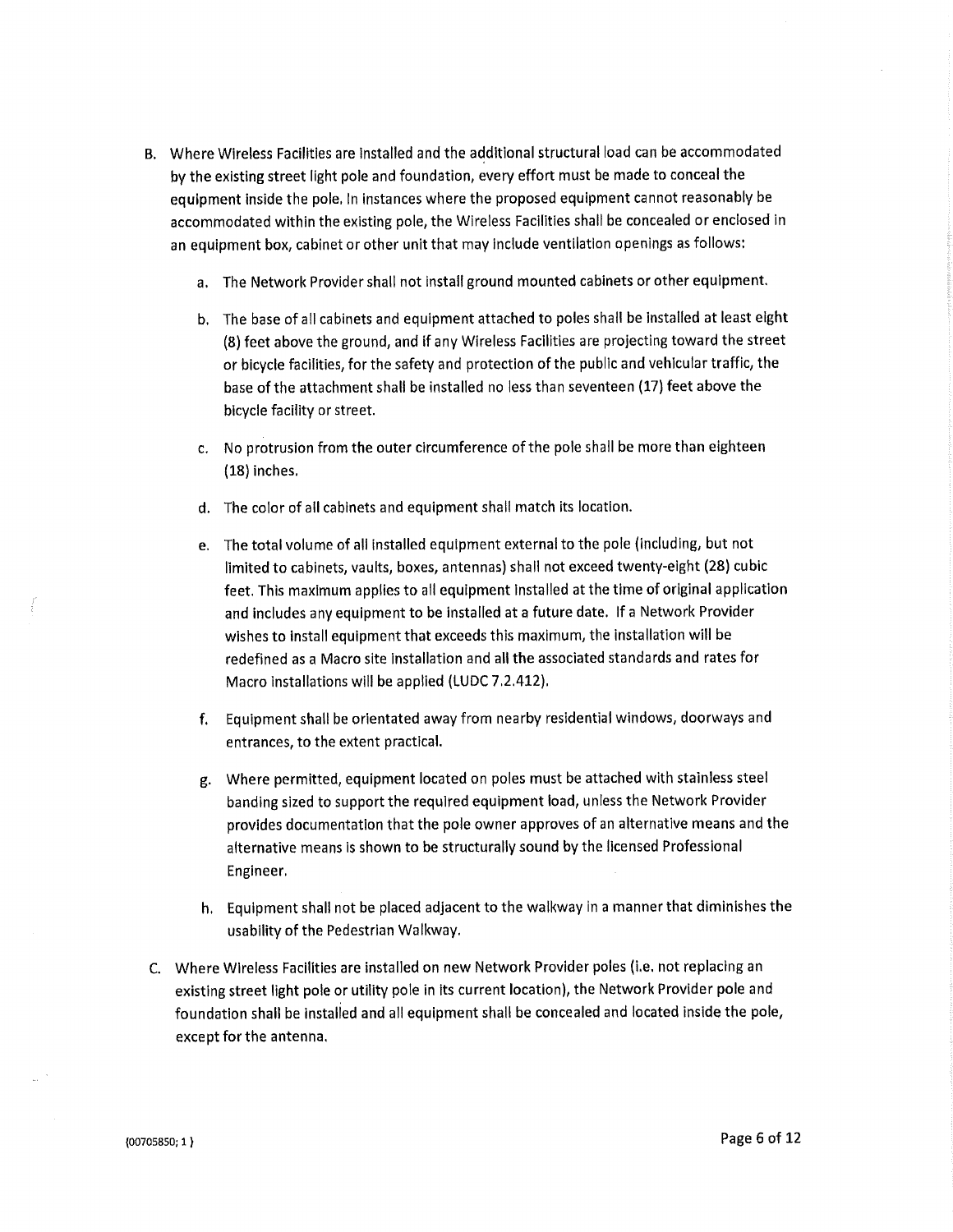- D. Where Wireless Facilities are installed in the same location of an existing utility pole, and either the existing utility pole or a newly installed utility pole and foundation are used, the installation must also comply with the following criteria:
	- a. For new utility poles only, the new installation may be fabricated using the same material as the pole to be replaced (i.e. an existing wood pole may be replaced with a wood pole).
	- b. In instances where a new pole is fabricated using the same material as the existing pole, and the existing pole is solid in nature, wiring may be externally mounted. If the pole is not solid in nature (i.e. Is partially hollow), all wiring must be internally contained.
	- c. The Network Provider shall not install ground mounted cabinets or other equipment.
	- d. The base of all cabinets and equipment attached to poles shall be Installed at least eight (8) feet above the ground, and if any Wireless Facilities are projecting toward the street or bicycle facilities, for the safety and protection of the public and vehicular traffic, the base of the attachment shall be installed no less than seventeen (17) feet above the bicycle facility or street.
	- e. The color of all cabinets and equipment shall match its location.
	- f. The total volume of all installed equipment external to the pole (including, but not limited to cabinets, vaults, boxes, antennas) shall not exceed not exceed twenty-eight (28} cubic feet. This maximum applies to all equipment installed at the time of original application and includes any equipment to be installed at a future date. If a Network Provider wishes to installed equipment that exceeds this maximum, the installation will be redefined as a Macro site installation and all the associated standards (LUDC 7.2.412) and rates for Macro Installations will be applied.
	- g. Equipment shall be orientated away from nearby residential windows, doorways and entrances, to the extent practical.
	- h. Where permitted, equipment located on poles must be attached with stainless steel banding sized to support the required equipment load, unless the Network Provider provides documentation that the pole owner approves of an alternative means and the alternative means is shown structural sound by the licensed Professional Engineer.
	- i. Equipment shall not be placed adjacent to the walkway in a manner that diminishes the usability of the Pedestrian Walkway.
- E. If a network provider wishes to install cabinets and equipment that exceeds these limitations, the Installation will be redefined as a Macro site installation and all the associated standards (LUDC 7.2.412) and rates for Macro installations will be applied.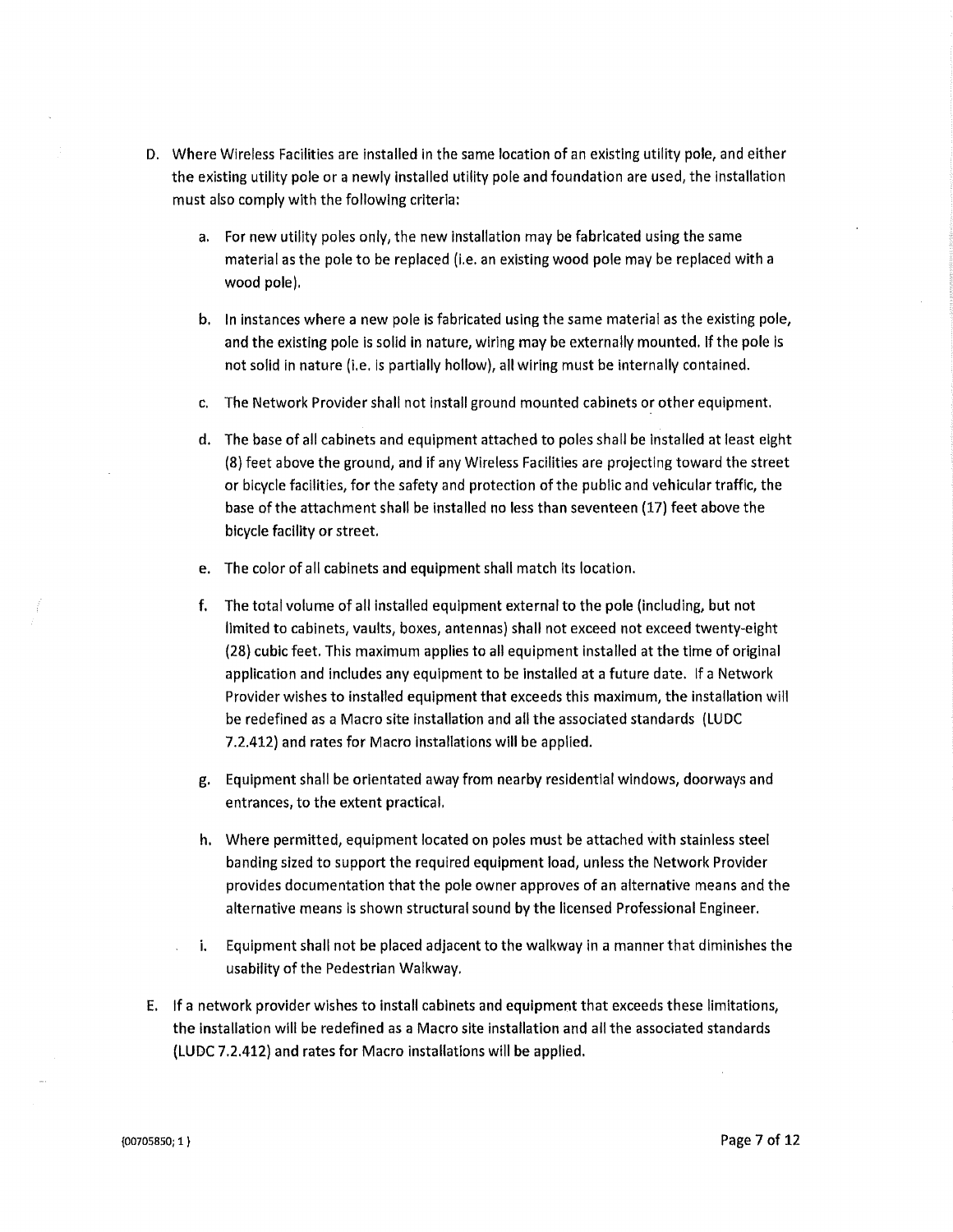#### 5.2 **Antennas**

- A. Antennas shall be built into any newly installed poles.
- B. Where the Network Provider has demonstrated an existing pole can be used, the antenna must be mounted to existing pole in a manner that preserves the structural integrity and aesthetics of the pole and painted to match the existing pole.
- C. Antenna structure may not exceed:
	- a. Maximum ten (10) feet in height;
	- b. Maximum diameter/width of twelve (12) inches; and
	- c. Maximum three (3) cubic feet in volume.
	- d. If a network provider wishes to install an antenna that exceeds these limitations, the installation will be redefined as a Macro site Installation and all the associated standards (LUDC 7.2.412) and rates for Macro installations will be applied.
- D. For Equipment that include a GPS antenna, integrate the GPS antenna into the same cylindrical shape on top of the main antenna in order to form the appearance of a single unit.
- E. Panel antennas are not permitted, unless the Network Provider provides evidence as to why a cylindrical antenna is not technically feasible.
- F. Pole top antenna mounts should not appear offset from the pole.
- G. Only two (2) antenna shall be allowed per pole. If a Network Provider wishes to upgrade or replace their antenna at any point during their permitted use of the right-of-way, they must remove any existing antenna so the maximum number of antennas at any time does not exceed two (2).

#### **6. Poles**

- A. Newly Installed street light or Network Provider poles must be designed to be consistent in size, color, and character with the existing street lighting within the project area or block face. This includes tapering the poles so they have the appearance of street lighting.
- B. Newly installed poles that include street lighting must be submitted with an accompanying photometric analysis that meets the Illuminating Engineering Society (IES) RP-08-14 for street lighting. The photometric analysis must be sealed by a Professional Engineer in the State of Oregon.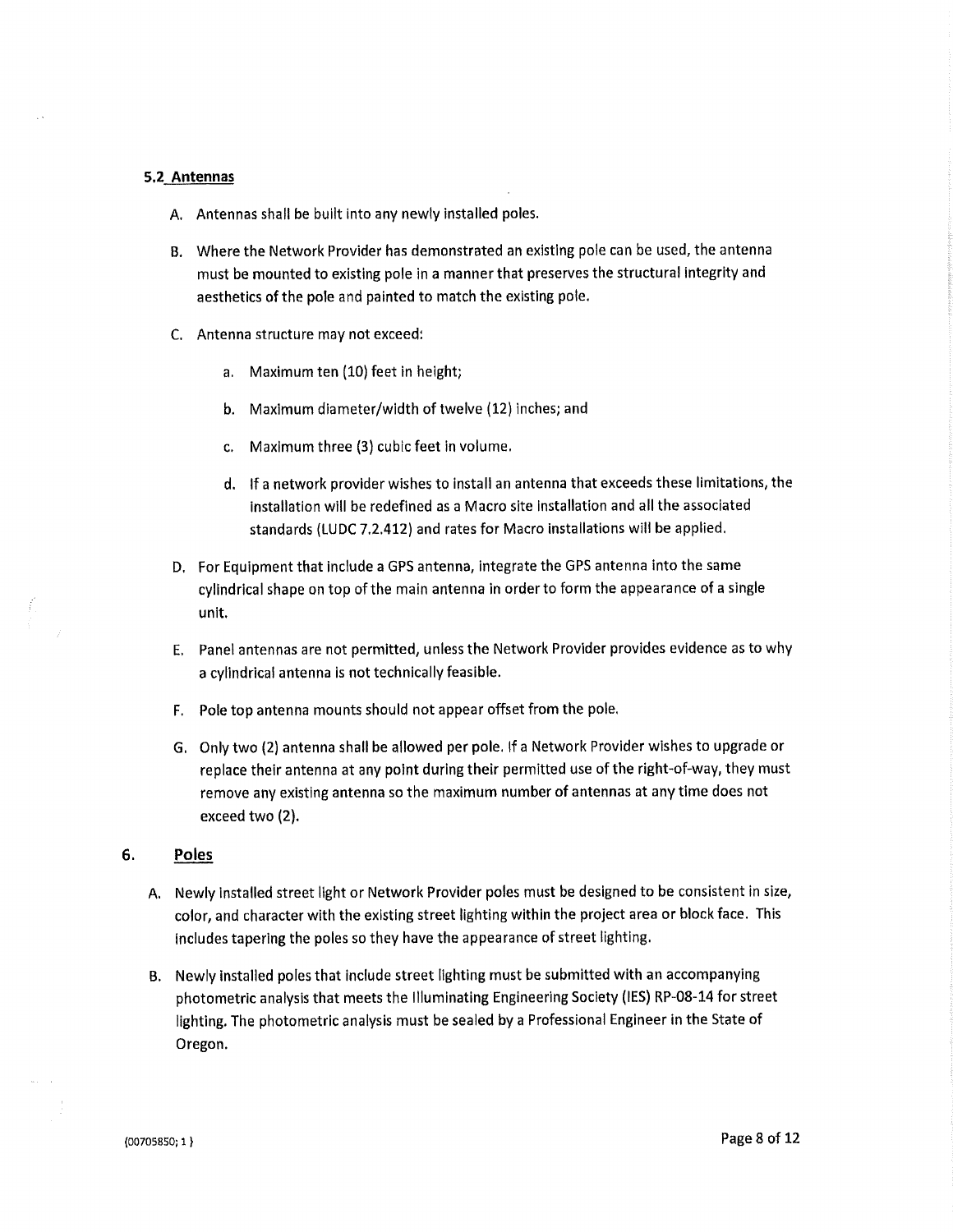- C. The maximum diameter of any Network Provider installed pole shall not exceed four and a half feet (4.5').
- D. Newly Installed poles must be set back from curbs, offset from driveways and offset from street trees as outlined in the City's Public Works Design Standards.
- E. Newly installed poles, or poles that are replaced in any manner, and accessory equipment, cannot be located within ten (10) feet of any energized line. Installation will conform to OAR 437-002-0047 and 437-002-2316,
- F. Caution shall be exercised during design and installation of newly Installed poles so they do not interfere or conflict with existing building overhangs and awnings.
- G. Newly installed or replaced Network Provider poles and street light poles must use breakaway technology.

#### **7. Electrical Service**

- A. The Network Provider shall be responsible for coordinating with PGE for electrical service to the Wireless Facility. The City shall not be liable to the Network Provider for any stoppages or shortages of electrical power furnished to the Wireless Facilities, including without limitation, stoppages or shortages caused by any act, omission, or requirement of a public utility serving the structure or the act or omission of any other tenant or Network Provider of the structure, or for any other cause beyond the control of the City.
- B. The Network Provider shall not receive power via a service used to supply power to any street lights, traffic signals, or other City asset without accompanying documentation from PGE that demonstrates to the City's satisfaction that measures are in place to ensure the City and Network Provider usages are tracked separately for billing purposes.
- C. Meter and other enclosures shall match the infrastructure that it is attached to and shall be maintained, including regular painting and use of a graffiti-resistant paint. For all work in the right-of-way, Network Provider must comply with Dayton Municipal Code ("DMC") Chapter 6,
- D. Disconnect switches must be present and accessible by City and local utility staff for each Wireless Facility installation and shall be stacked above or below the meter, instead of attached to the side of the meter.
- E. Electric meters and disconnect switches shall be located as required by the City and local utility company. Electric meters and disconnect switches shall not be located on the side of the pole that faces the sidewalk.
- F. All electrical service conduit and wiring shall be located inside the pole.
- G. A Network Provider shall not allow or install generators or backup generators in the public rightof-way.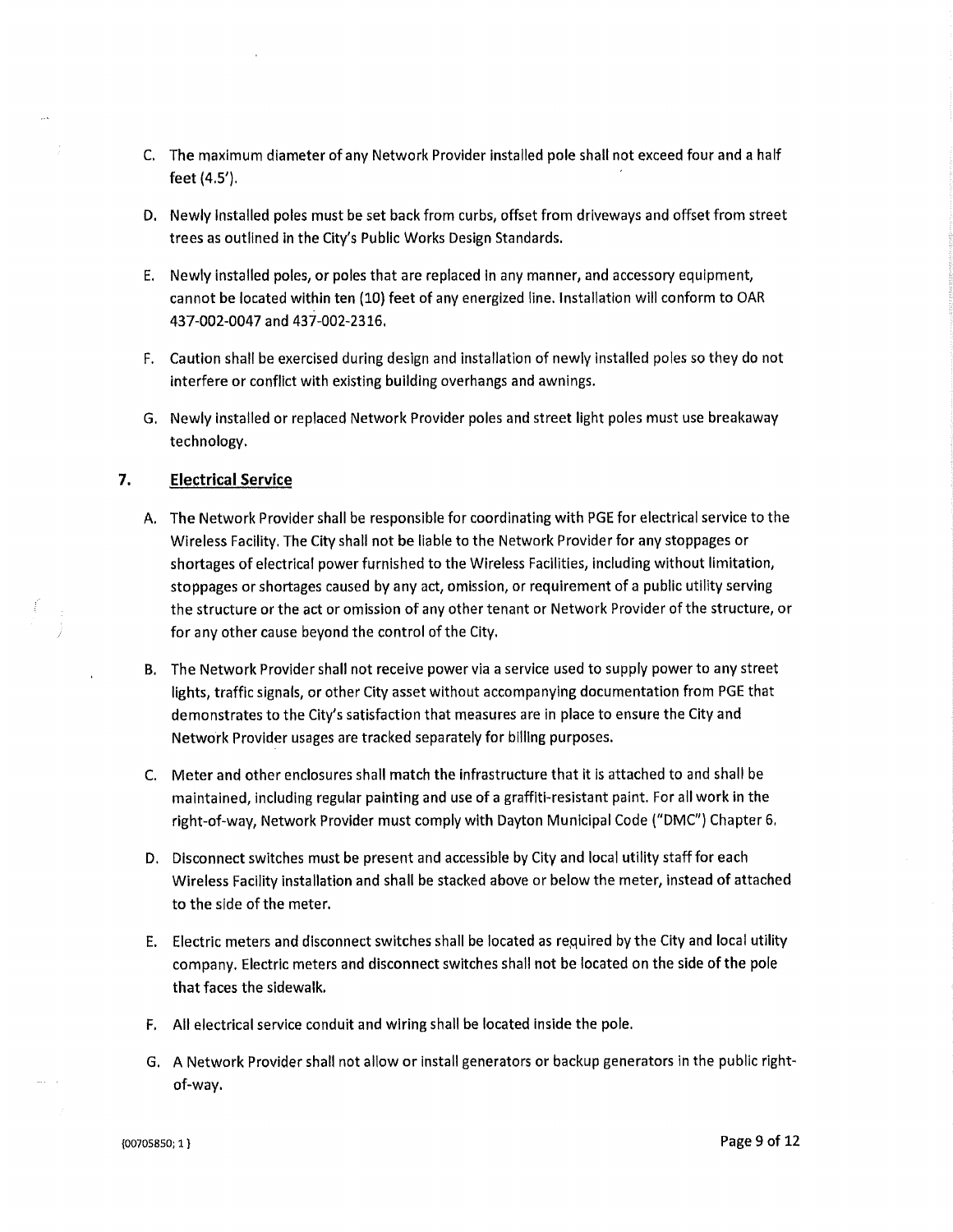#### **8.** Logo, Decals, Flashing lights, and RF Warning Sticker

- A. The Network Provider shall post its name, identifying information, permit number and 24 -hour emergency telephone number in an area of the Wireless Facility that is visible to the public. Signage required under this section shall also comply with FCC requirements.
- B. All equipment manufacturer decals shall be removed. Except as required by law or by the utility pole owner, Network Provider may not post any signage or advertising on the Wireless Facilities,
- C. Equipment may not have static or flashing light that are visible when the enclosures are closed.
- D. Equipment related features (e.g. cooling system fans) shall not exceed 50 decibels during the day and 40 decibels at night.

#### **9.** Conduit and Cabling

- A. Electrical systems for Wireless Facilities located within street light poles shall be contained in <sup>a</sup> dedicated conduit labeled to identify its dedicated use for Wireless Facilities.
- B. All conduit runs must be marked with an underground marking tape per 00960.42(e) of the *Oregon Standard Specifications for Construction* {OSSC) and contain locate wlres,
- C. All conduits shall be Schedule 40 PVC and all elbows shall be fiberglass.
- D. Install bushings on all conduit ends and seal the ends with an approved conduit plug.
- E. All in ground conduit must be located in the street frontage public utility easement (PUE) where available.
- F. Where the Network Provider plans to install fiber optic cable as part of their Wireless Facilities installation, the City may, at its discretion, request that the Network Provider install dedicated conduit, fiber, and associated equipment on behalf of the City for which the City will reimburse the Network Provider their documented costs.

#### **10.** Equipment and Structure Finishes

- A. Pole colors shall match the existing street light pole color scheme.
- B. The antennas, mounting brackets, PVC, steel risers, strap, or other materials used in installation must match the color of the infrastructure to which it is attached, unless otherwise approved by the City Engineer.
- C. Poles and associated wireless facilities equipment shall be prepared and powder coated consistent with Section 00593 of the 2018 *Oregon Standard Specifications for Construction.*

#### **11. Graffiti Abatement**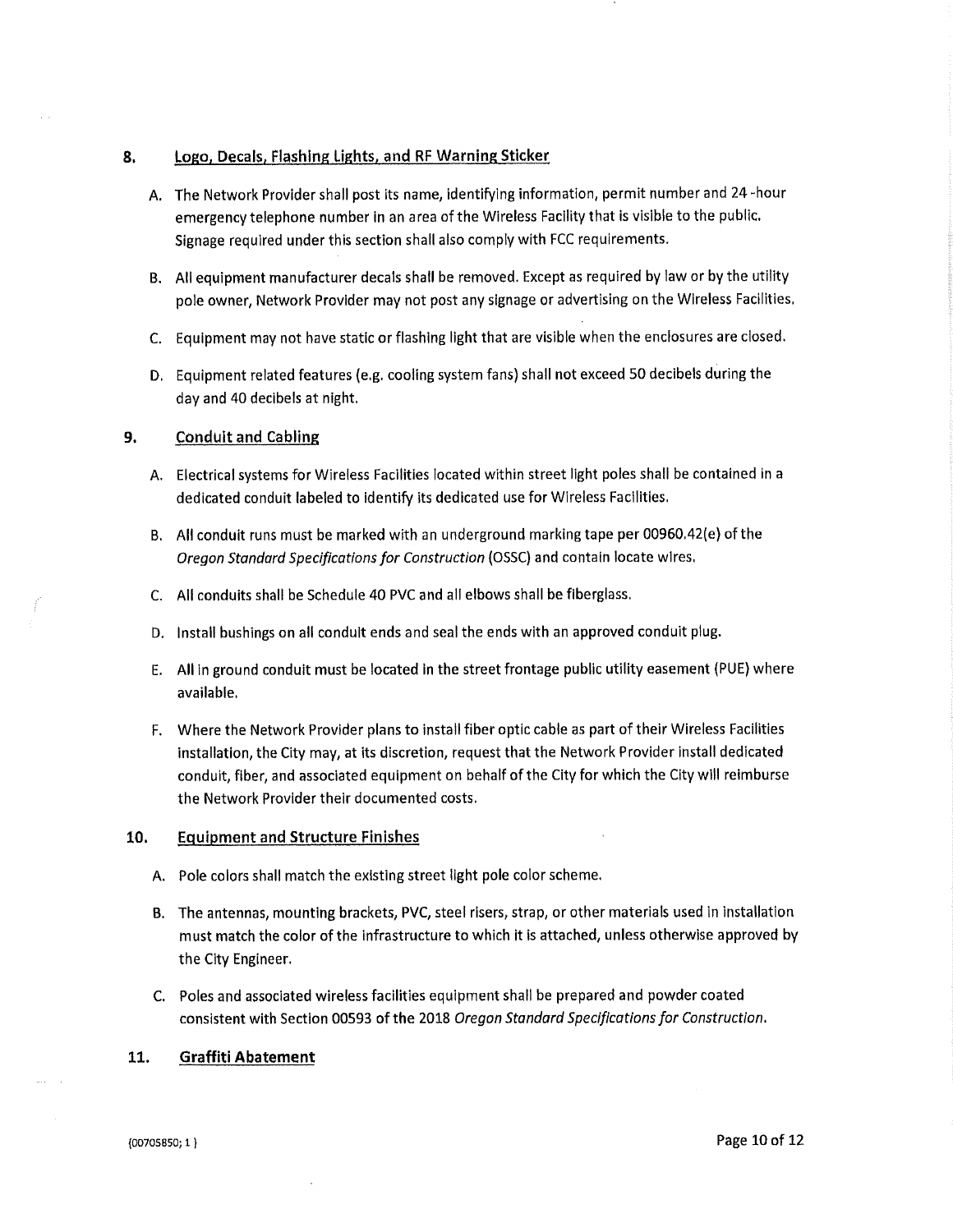As soon as practical, but not later than ten (10) calendar days from the date that the Network Provider receives notice thereof, Network Provider shall remove all graffiti on any of its Wireless Facilities, and related equipment located in the right-of-way. The foregoing shall not relieve the Network Provider from complying with any City graffiti or visual blight ordinance or regulation. For all work In the right-of-way, Network Provider must comply with DMC Chapter 6.

#### **12.** Trees and Vegetation

- A. Except in cases where normal tree or vegetation trimming is necessary to ensure the safe operation of the communications service or to protect the Network Provider's Wireless Facilities, the removal, cutting, marring, defacing or destruction of any trees or other vegetation (other than grass) by Network Providers within the right-of-way is prohibited.
- B. All such normal tree or vegetation trimming by the Network Provider must be performed in accordance with the requirements of the DMC.

#### **12. Post Installation Monitoring**

- A. The foflowlng standards from LUDC 7.2.412.03 shall be followed for each small wireless installation.
	- a. Within the period between 3 months and 4 months after installation and activation of each small wireless facility, the Network Provider shall submit a project Implementation report that provides cumulative field measurements of radio frequency emission of all antennas installed at each site and compares the results with established federal standards. Said reports shall be subject to review and approval of the City for consistency with federal standards.
		- i. The City may request in writing that this report for any particular site of concern to be repeated at intervals not more frequently than once a year. Upon written request from the City, the testing shall occur and the report be submitted within 60 days of written request.
		- ii. Failure to submit this report *(either initial or followup report),* and if such failure is not cured within 30 days of written notice by the City, the City may revoke or modify the permit or approval for such installation.
		- iii. If on review, the City finds that the Wireless Facility does not meet federal standards, the City may revoke or modify the permit or approval for such installation.
	- b. Additionally, the Network Provider shall ensure that the Wireless Facility will not cause interference with the reception of area television or radio broadcasts. If, on review, the City finds that the Wireless Facility Interferes with such reception, and such interference